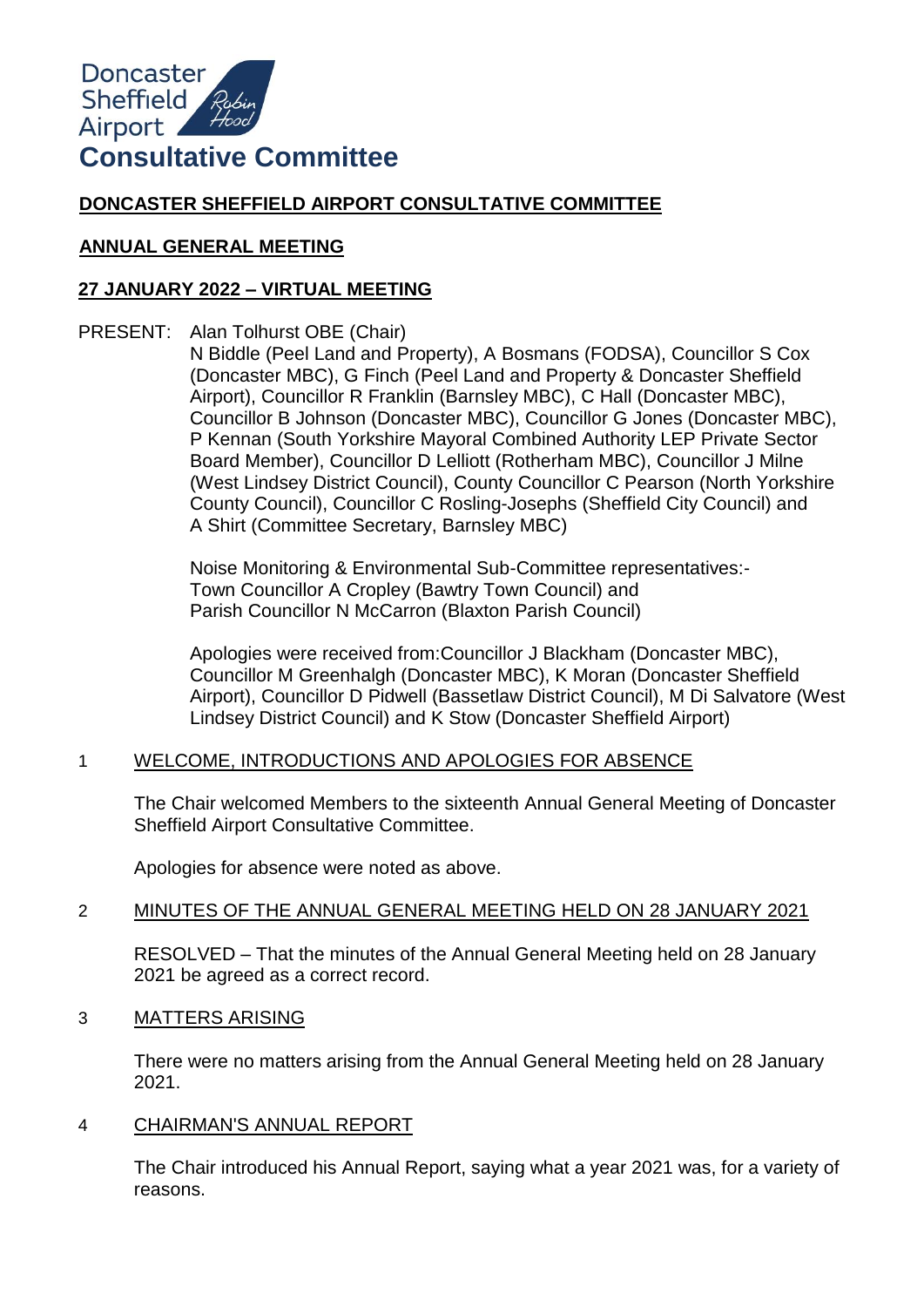Last January, after a desperate year for travel, we commented that things surely wouldn't be as bad again. But a year on and we are in a similar position.

As one journalist put it "2021 was a formless blob of time".

The year started with a ban on foreign trips: in the summer we saw a brief reprieve: and the year ended in chaos with travellers enduring pointless, lengthy and expensive quarantine.

And, of course, a bad situation has been compounded as flights were cancelled because staff are testing positive for Covid 19.

Globally, airlines cancelled more than 6000 flights between Christmas Eve and Boxing Day, which is normally the busiest time of the year.

Flights in and out of the UK slumped by 71 % in year. Short haul flights were the most popular, particularly those to mainland Europe, while long- haul routes to the US increased a little as borders were reopened in November.

Although it's not fashionable, the Chair said that he had some sympathy for the government as they faced a novel situation and, for want of other options, felt obliged to impose travel restrictions: only shortly thereafter to remove them in the face of public outcry. They were damned if they did act and damned if they didn't.

A recurrent theme in annual reports has been the ongoing debate about Air Passenger Duty (APD): whether to continue with, or abandon the tax, or to have a variable charge depending on the flight sector length.

The charge cannot be avoided and is easy to collect as the work is done by the airlines. Despite regular pleas by airline leaders to scrap the tax, if only for a short period, the government has said that APD for long haul flights will increase this year in line with inflation. The debate continues but some are now saying that it's time to move on and accept that the government will not abolish the tax.

One other major issue to concentrate minds last year was the COP 26 Conference. Climate change is in the limelight as never before and the Glasgow Declaration on Aviation, signed by 23 nations, marked an important stepping stone towards achieving the 2050 net zero commitment.

The Declaration, together with the Airport Operators Association Report on Decarbonisation, was discussed by the Noise Monitoring and Environmental Sub-Committee at its meeting in December.

The Committee heard that DSA, as a newer airport was accredited to ISO 14001 standards, and was further along the net zero path than other airports.

Indeed, while most are committed to achieve net-zero by 2050, DSA has undertaken to reach the target by 2030.

2021 saw the Committee achieve two milestones: a quarterly newsletter was produced for distribution in local free newspapers. The articles provide a valuable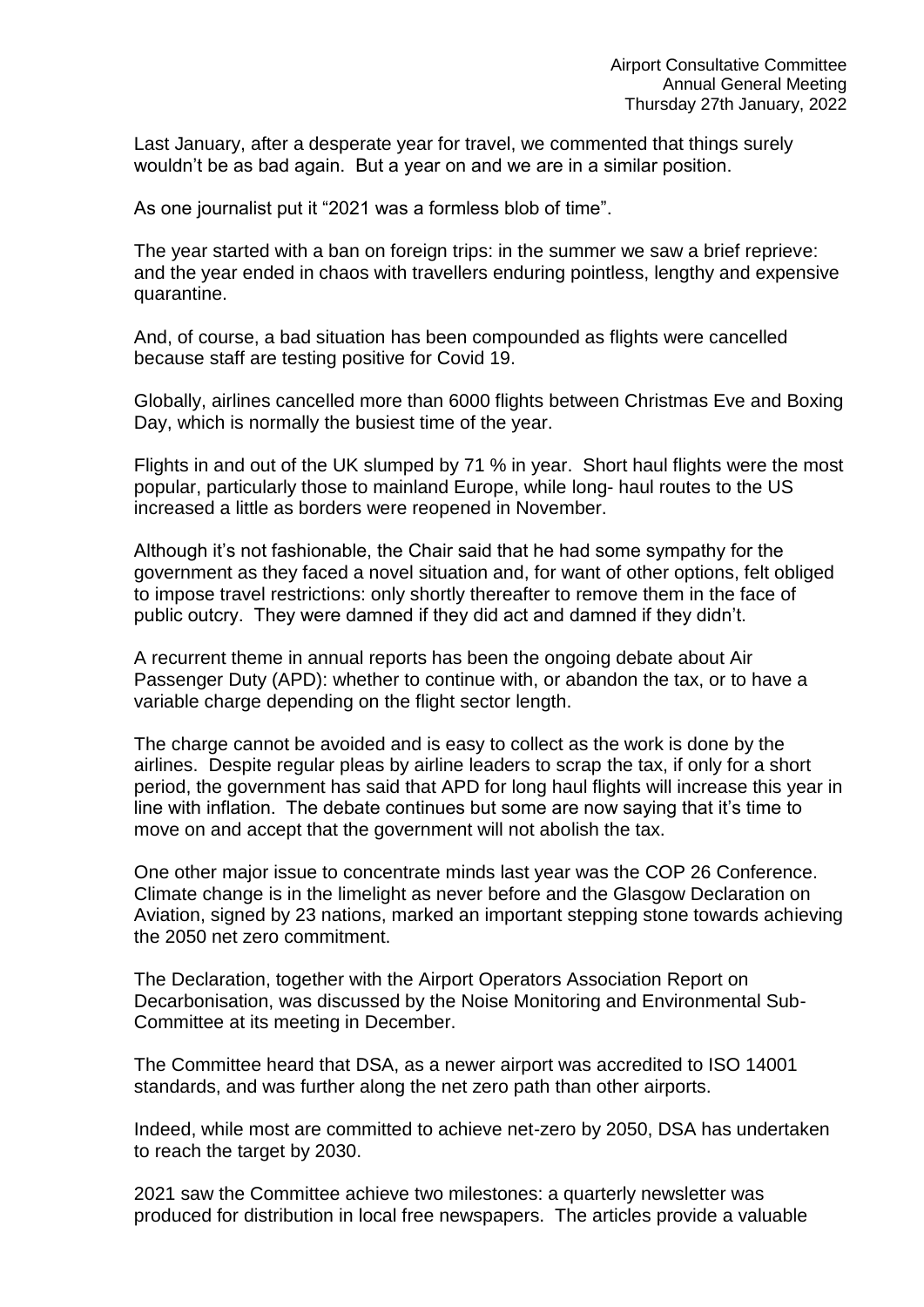opportunity to increase visibility of the ACC and its work, and is said to have been well received by local residents.

The Committee also assisted Peel in allocating £10,000 to local organisations for projects in support of communities. Strict eligibility criteria was applied to the proposed schemes and of the twelve projects submitted for support, seven were selected.

Finally, following the disbandment of the Independent Commission on Civil Aviation Noise, the DfT is reviewing the criteria for ACCs: the original 2004 guidelines were updated in 2014 and the Committee's local Constitution is based upon them. The DfT is consulting again on the future of ACCs and the relevant documents are on the next agenda.

Concluding his Annual Report, the Chair said that, working from home, whether full or part-time, had become the norm for many, supported by Zoom and Teams meetings. He was sure that, like himself, Members' didn't imagine all the meetings last year would be virtual.

While the Chair had become comfortable with the virtual meeting process, he was certainly looking forward to getting back to holding discussions at DSA.

Looking ahead things are getting more positive as we learn to live with Covid and there is a welcome upbeat in news about tourism and travel generally.

RESOLVED – That the Chairman's Annual Report be noted.

#### 5 ANNUAL MEMBERSHIP UPDATE

A report of the Committee Secretary was presented setting out the current membership of the Airport Consultative Committee and the Noise Monitoring and Environmental Sub-Committee.

RESOLVED –That the Committee notes the current membership of the Airport Consultative Committee and Noise Monitoring and Environmental Sub-Committee.

## 6 SCHEDULE OF MEETINGS 2022

RESOLVED – That the following schedule of meetings be agreed:-

#### Airport Consultative Committee

Thursday 27 January 2022 (AGM and Ordinary) Thursday 7 April 2022 Thursday 14 July 2022 Thursday 6 October 2022